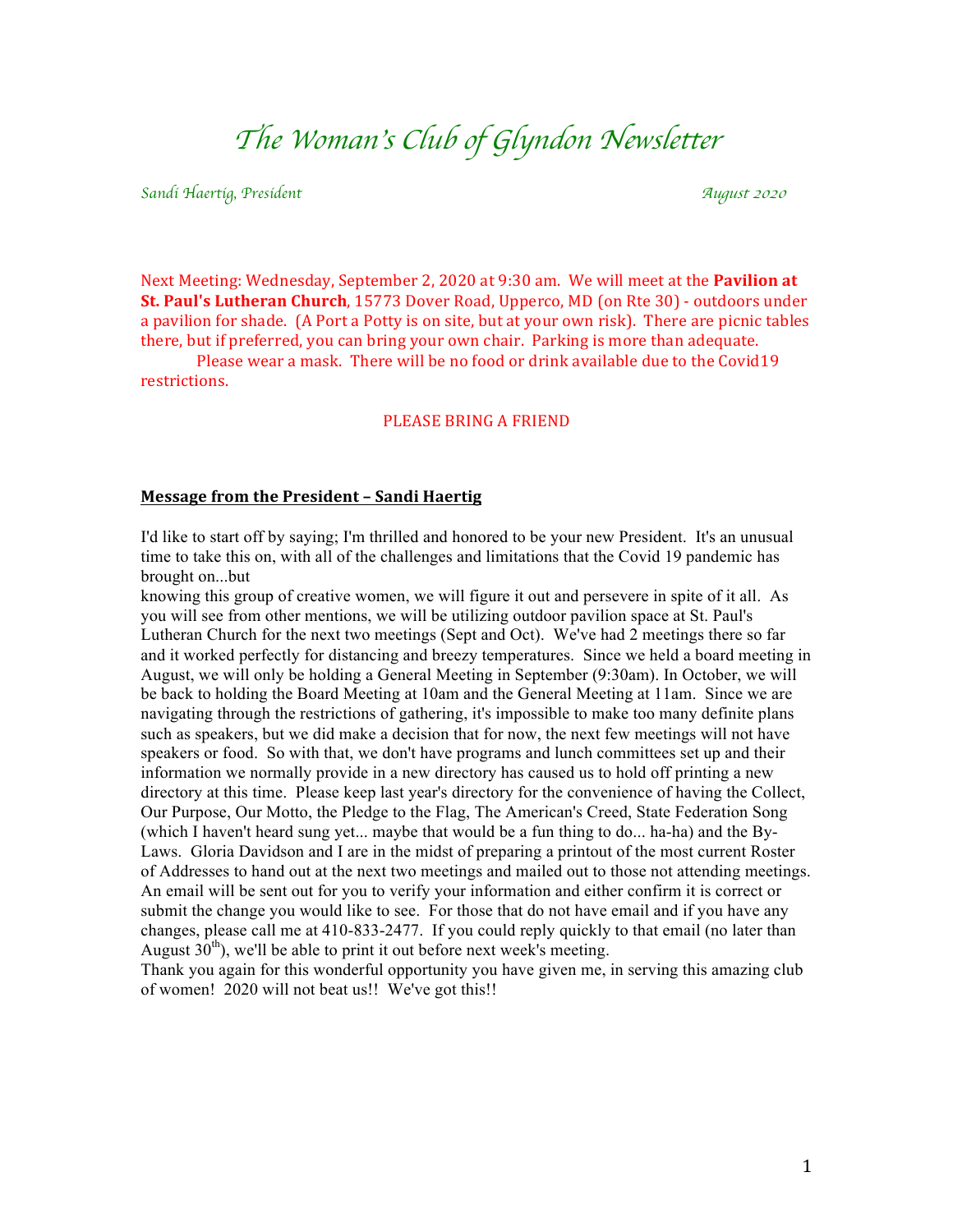## **Ways and Means - Carol Parker and Patti Schunk**

# **TERRI LYNN CANDY AND NUTS:**

Our September Fundraiser will be the Delicious Terri Lynn Signature Collection of Candy and Nuts...If you haven't had an opportunity to taste these delicious candies and nuts make sure you place an order. Order forms will be coming to you by email and will also be handed out at our September 2<sup>nd</sup> meeting. If for some reason you don't receive the form by September  $5<sup>th</sup>$  please contact Sandy Allen at 443-386-8372.

Pick up extra order forms for your friends and family don't miss out on this safe and delicious fundraiser.

## ALL ORDER MUST BE IN BY OUR OCTOBER MEETING, WEDNESDAY, OCTOBER 6<sup>th</sup>.

### **Boscov's "Friends Helping Friends"**

## **Wednesday – October 14th and Thursday, October 15th Westminster Store will open at 9 a.m. until 9 p.m.**

Tickets are not required this year just go shopping. Shop in house or on-line and our club will receive 5% of your total purchases. When your make your purchases you need to say/or answer on-line that your donation should go to The Woman's Club of Glyndon. This vear you will receive 20% off of most items including sale items.

(Note some exceptions – Example make up only  $10\%$  off)

Put these dates on your calendar now. **Start holiday shopping early. Save money while** making money for our club.

Hope to see you at our next meeting on Wednesday, September 2<sup>nd</sup> at 9:30 a.m. At the St. Paul's Lutheran Church Pavilion just off Rt. #30. **Close parking and plenty of room for distancing... Picnic tables are available for seating or bring your own chair. Invite a friend to come!** 

### **Birthdays**

# September Birthdays!

Debra Barrett 11 Alice Kennan 12 Patricia Schunk 17 Dorothy Griffin 19 Susan Randolph 20

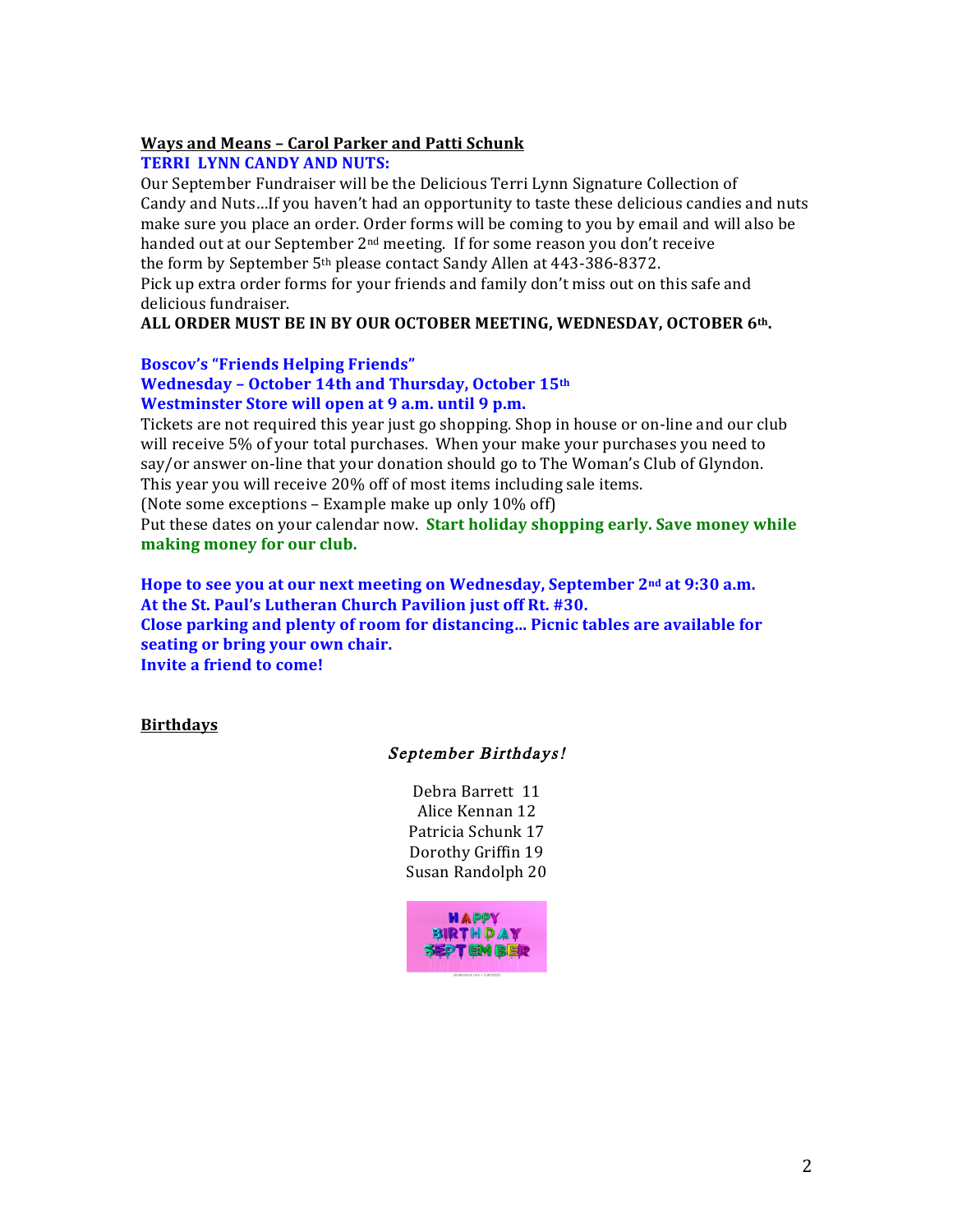#### **Home Life/Women's Health – Kathy Levin**



Which Diet is Best for Your Heart ? The One You Can Stick To.

For long-term cardiovascular health, sticking to a healthy diet REGARDLES of which one had a significant impact on cardiovascular disease events according to researchers. Published in Journal of American Medical Association, June 2020.

This is a great time of year to increase your intake of fresh fruits and vegetables. Melons, peach's, plums are readily available in summer Grapes, berries and apples are available year round. Build a habit to snack on fruits.

Many fresh vegetables are now pre-washed some even cut in bite-sized pieces. Add a variety of vegetables to the meal plan that you are already following. Cut back on your use of overly processed foods readily available in the freezer section of your local grocery and check out the amount of sodium per serving in everything. It is

#### COLD OR FLU?

Whether you're battling the flu or cold, here's a Five -

step recovery plan that will also help fortify you against serious complications.

**GET TESTED** 

Symptoms of the cold and flu can be similar. Typically the flu's have a rapid onset and extreme fatigue but both illnesses can cause headache coughing and runny nose and fever is more common with the flu but not everyone with the flu runs a fever. That's why if you're over age 65...have had a heart attack or stroke or a chronic condition such as lung disease diabetes or cancer talk to your doctor about getting tested for the flu. Some nasal or throat swab tests can provide an answer in 30 minutes or less.

If a cold improves then worsens and lingers for more than 10 days without getting better or causes a fever last for more than three days consult your physician this could be a signal for a complication such as bronchitis or pneumonia.

If you experience shortness of breath chest pain or fever over 103 call your doctor or 911. Respiratory infections particularly the flu are linked to increased risk for heart attack especially in the week following a flu diagnosis.

STAY "HORIZONTAL" Fever is an Integral part of the process it actually stimulates your immune system to work harder than normal. What

you need is lots of sleep, fluids and rest.

When you get up to go to the bathroom do so in stages, sit up, swing your feet over the side of the bed and stand for a few seconds before you start to walk. Prolonged bed rest can lower your blood pressure which can cause dizziness.

DRINK MORE FLUIDS THAN YOU THINK YOU NEED

Liquids are essential. Dehydration is another reason for dizziness when you go from lying to standing. Drink enough water to make your /urine clear. Consume broth and other soups at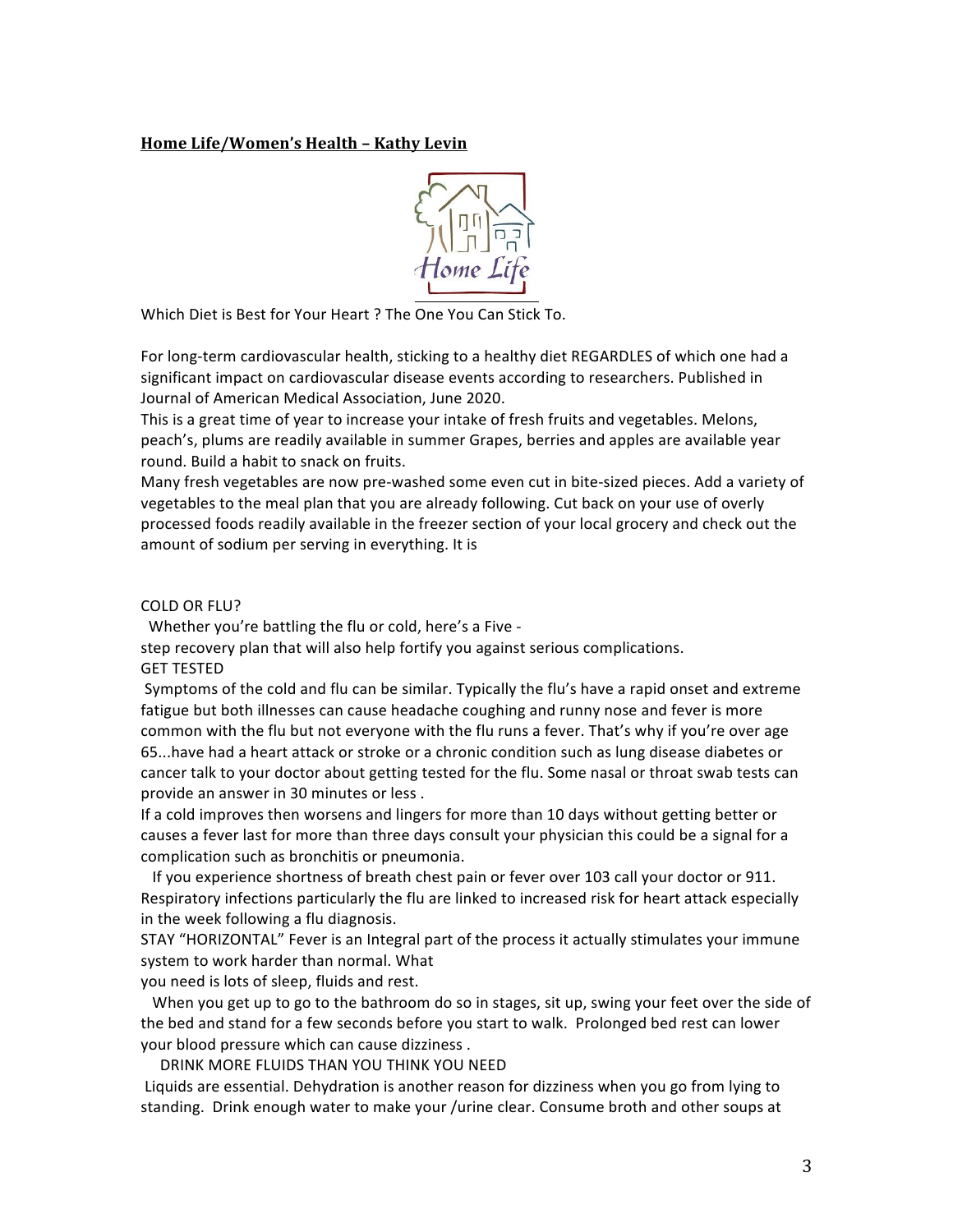first.

SPICE UP YOUR CHICKEN SOUP

Add immune boosting anti-inflammatory spices such as turmeric and ginger along with garlic. PACE YOUR REENTRY —The common rule of thumb is to wait at least 24 hours after your

fever is gone before returning to your usual activities but that could be too soon.

Source; Dr. Joseph Feuerstein, Columbia University December 2019

# **School Partnership - Kathy Elky**



Reisterstown Elementary School Partnership

Even though school will begin virtually, we are collecting school supplies for needy students. Sandy Allen has offered to accept donations at her home this year. Her address is 113 Neel Avenue, phone number 443-386-8372. If she is not home, items may be left on her porch. They may also be brought to our club meeting in September. Jessica Chisholm, the guidance counselor, will make arrangements for distribution from the school in September. Thank you so much for supporting this very worthwhile project. Students will be so happy to have new items to begin the school year!

# **Book Club – Sue Shriver**



Our book club meeting will take place on Wednesday September 9th at 10:00. We will be meeting in the club house and hoping for cooler weather. Lynne Maher will facilitate our discussion of the book, "Varina" by Charles Frazier.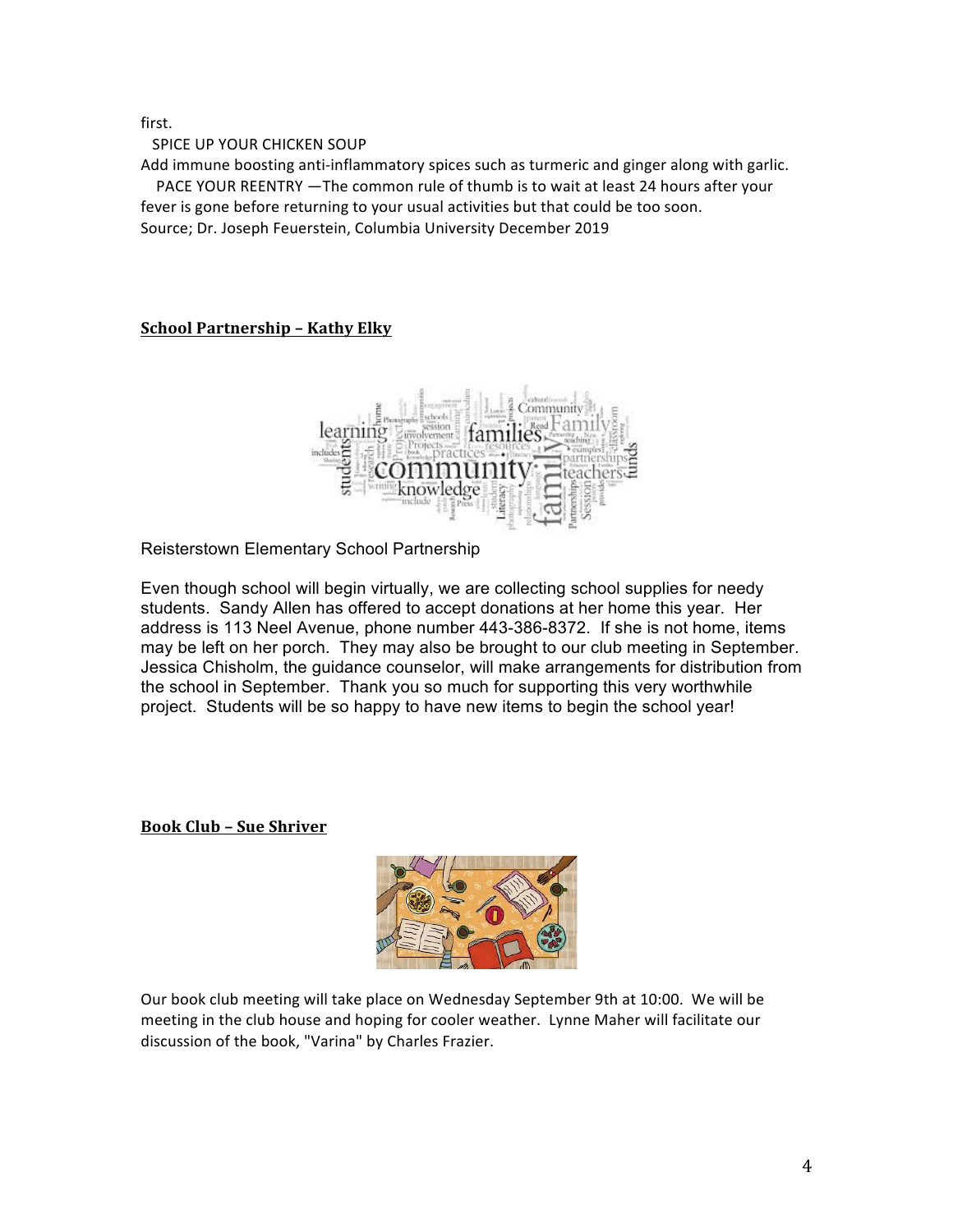## **Community Notices**



Main Street is opening again! Many shops and restaurants are back to their regular hours. Look for the **"WE ARE OPEN" SIGNS** all along Main Street and Westminster Pike

We anticipate 2 new restaurants to open on Main Street and is good to see established restaurants expanding hours and seating. Please continue to support our local businesses. When you shop and dine locally, you are supporting your town, friends and neighbors. **Shop Local!**

#### **Membership**



Patti and I are hoping to increase membership as we look forward to a virus free world. We realize that there are some limiting factors presently, but our club offers so much for so many people. We are not only a sisterhood but we are the arms that reach out into the community. This club has survived many trying times and we can do it again. If each of us brought one new member into our club, just think of the possibilities that would open up to us. While we are slowly coming out of our houses, think about your neighbor, or niece, or aunt, or cousin who may be our next new member. Like Bob The Builder says "Can we build it, Yes we can!" Together we can increase our numbers and share the fun and caring we have with others.

**Sunshine – Judy Ripley**



We love sending cards out to everyone in whose life we can put a little sunshine. Feel free to request that we send a card and, if possible, include their address.